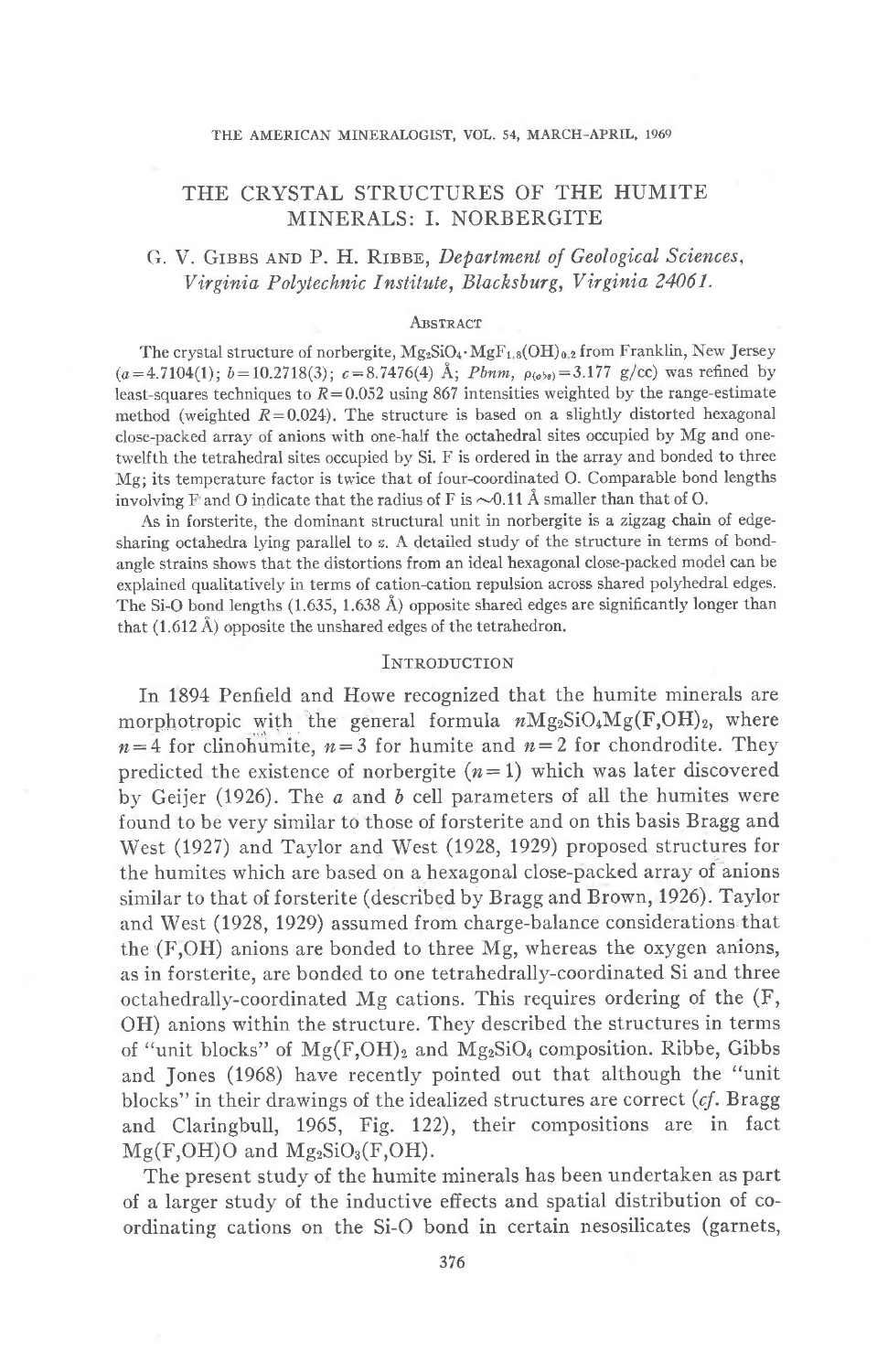olivines, humites). Of further interest are the effects of  $F \rightleftarrows 0$  substitutions, the possibility of cation ordering, and the steric details of the polyhedral elements in humites.

A preliminary paper in this series discusses the cation and anion substitutions in the humite minerals and their structural similarities with olivine (Ribbe *et al.*, 1968); a second is concerned with the crystal chemistry of natural humites based on 55 microprobe analyses and precise cell parameter measurements on 8 of these specimens (Jones, Ribbe and Gibbs, 1969). This paper presents the results of a detailed three-dimensional structure analysis of norbergite; subsequent papers will describe structure analyses of chondrodite, humite, clinohumite and titanoclinohumite.

## EXPERIMENTAL PROCEDURES

The norbergite specimen used in this study was kindly loaned to us by the Smithsonian Institution; the microprobe analysis, density and refractive indices are listed in Table 1. Weissenberg photographs of zero and higher levels about the  $a$  and  $c$  axes were found to

TABLE 1. MICROPROBE ANALYSIS AND PHYSICAL PROPERTIES OF NORBERGITE FROM FRANKLIN, N. J., U. S. NATIONAL MUSEUM SPECIMEN #R 12213

|                  | Microprobe analysis (Jones et al., 1969). |                                            |       |
|------------------|-------------------------------------------|--------------------------------------------|-------|
| SiO <sub>2</sub> | 29.74 wt. $\%$                            | CaO                                        | 0.15  |
| FeO              | 0.06                                      | ZnO                                        | 0.05  |
| MnO              | 0.01                                      | F                                          | 16.77 |
| MgO              | 58.73                                     | OH (calc.)                                 | 1.44  |
| TiO <sub>2</sub> | 0.42                                      | Total, corrected for F, OH: 99.64 wt. $\%$ |       |

Density: observed,  $3.177$  g/cc.; calculated,  $3.186$  g/cc.

Chemical formula normalized to one Si.

 $Mg_{1,993}$  Fe<sub>0,002</sub> Ca<sub>0,006</sub>Zn<sub>0,001</sub>SiO<sub>4</sub> · Mg<sub>c,989</sub>Ti<sub>0,011</sub>F<sub>1,805</sub>OH<sub>0,173</sub> O<sub>0,022</sub>

Unit cell parameters (Jones et al., 1969) compared with those for synthetic  $Mg_2SiO_4 \cdot MgF_2$ (Van Valkenburg, 1961). Estimated standard errors in brackets refer to the last decimal place.

|                    |       | Specimen $\#R$ 12213 | Synthetic norbergite                |
|--------------------|-------|----------------------|-------------------------------------|
| $\boldsymbol{a}$   |       | 4.7104 $(1)$ Å       | 4.709 Å                             |
| b                  |       | 10.2718(3)           | 10.271                              |
|                    |       | 8.7476(4)            | 8.727                               |
| V                  |       | $423.24 \text{ Å}^3$ | $422.22 \text{ Å}^3$                |
| Ζ                  |       |                      |                                     |
| Refractive indices |       |                      |                                     |
| $\alpha$           | 1.559 |                      |                                     |
|                    | 1.564 |                      | $2V_{\text{(calc)}} = 53.7^{\circ}$ |
| $\scriptstyle\sim$ | 1.584 |                      |                                     |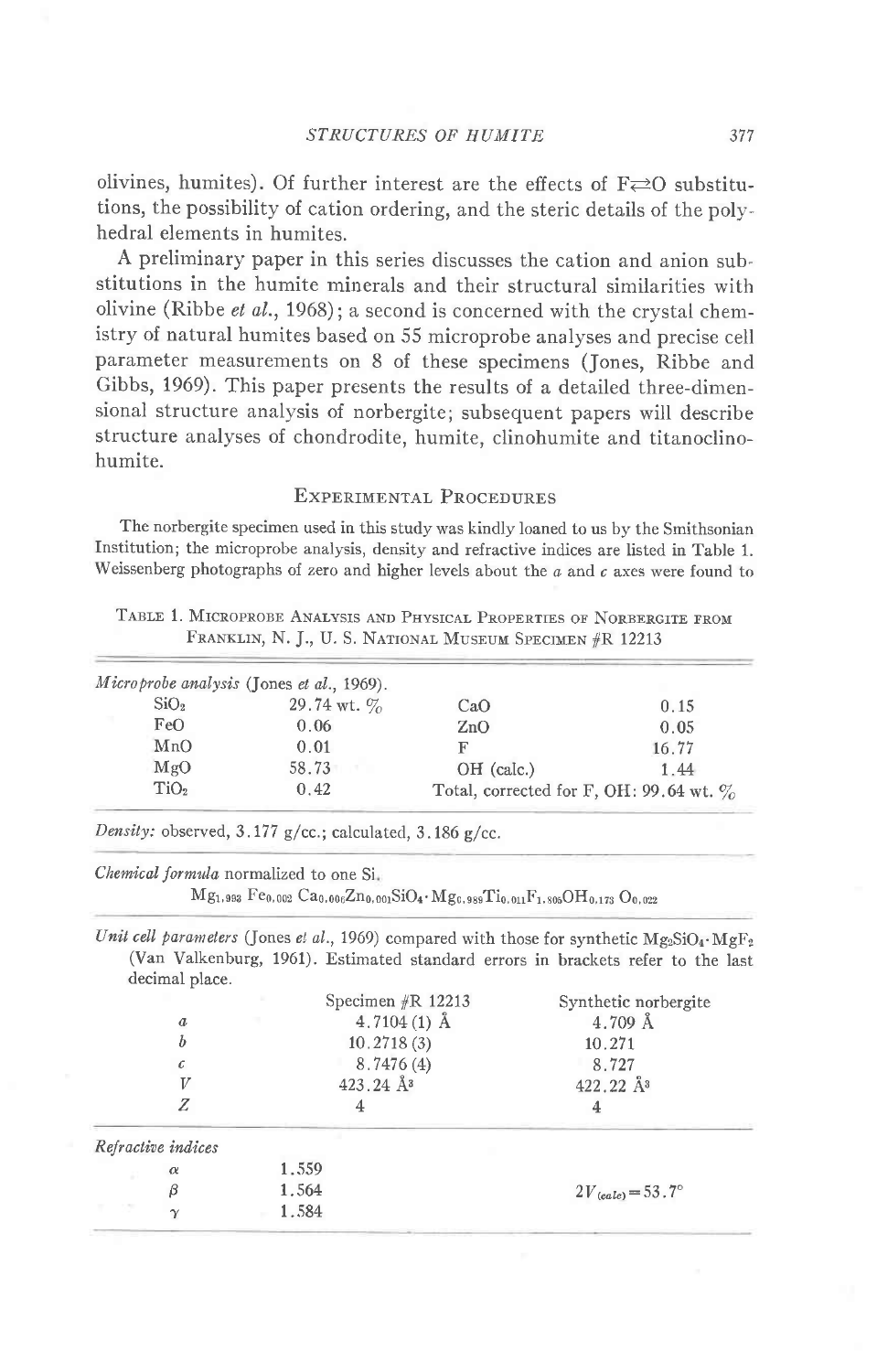| Atom | <b>Site</b><br>symmetry | $\boldsymbol{\mathcal{X}}$ | y         | $\widetilde{\omega}$ | $B(\AA^2)$ | $\langle \mu \rangle (\text{A})$ |
|------|-------------------------|----------------------------|-----------|----------------------|------------|----------------------------------|
| M(3) | $C_1$                   | 0,9890(2)                  | 0,6330(1) | 0.4305(1)            | 0.33(2)    | 0.065(2)                         |
| M(2) | $C_s$                   | .9924(2)                   | .9077(2)  | .2500                | .38(3)     | .069(3)                          |
| Si   | $C_{s}$                 | .4195(2)                   | .7196(1)  | .2500                | .28(2)     | .060(2)                          |
| O(1) | $C_{s}$                 | .7617(4)                   | .7204(3)  | .2500                | .38(5)     | .069(5)                          |
| O(2) | $C_{s}$                 | .2793(5)                   | .5740(3)  | .2500                | .32(5)     | $-064(5)$                        |
| O(3) | $C_{1}$                 | .2690(3)                   | .7907(2)  | .1034(3)             | .32(4)     | .064(4)                          |
| F    | $C_{1}$                 | .7295(3)                   | .9682(2)  | .0834(3)             | .74(3)     | .097(2)                          |

| TABLE 3. POSITIONAL PARAMETERS, ISOTROPIC TEMPERATURE FACTORS, AND |  |
|--------------------------------------------------------------------|--|
| R.M.S. EQUIVALENTS FOR NORBERGITE <sup>8</sup>                     |  |

a Estimated standard deviations are in brackets and refer to the last decimal place.

exhibit systematic presences and Laue symmetry consistent with space group Phnm determined for norbergite by Taylor and West (1929). Cell edges were measured using a precision back-reflection Weissenberg camera and refined using a least-squares program prepared by Burnham (1962). They are compared in Table 1 with those obtained for synthetic norbergite by Van Valkenburg (1961). Intensity data were recorded for all four quadrants of six levels about  $c$  with a manually operated Weissenberg single-crystal diffractometer equipped with a scintillation counter.  $M \circ K_{\alpha}$  radiation was used and reasonable monochromatization was accomplished with a Nb filter and pulse height analyzer. The peaks of 867 reflections, traced out on a strip chart and integrated with a planimeter, were corrected for the Lp factors and converted to structural amplitudes. No absorption corrections were applied to the data because the transmission factors are practically constant for  $MoK_{\alpha}$  radiation in the range where the data were recorded. Symmetry-equivalent structure amplitudes were averaged to give 293 nonequivalent amplitudes. Estimates of the standard deviations of the averaged structure amplitudes,  $\hat{\sigma}(F_0)$ , were made using the range estimate as the unbiased estimate of the population standard deviation  $\hat{\sigma}(F_0)$  (Ibers, 1956). These data were then submitted to a least-squares refinement (Busing et al., 1962) in which the overall scale factor,  $s_q$ , and the positional and isotropic temperature parameters were varied using weights  $w = \hat{\sigma}(F_0)^{-2}$ , half-ionized form factors for Mg, Si, O and F taken from the International Tables, Vol. III, and the positional parameters published by Taylor and West. In four cycles the refinement converged, giving an unweighted  $R$  factor of 0.052 and a weighted R of 0.024. The error mean square  $(\Sigma w \Delta^2 / n - m)^{1/2}$  calculated 1.2 which indicates that the weighting scheme is valid, that the experimental errors are normally distributed and that the estimated standard deviations are reliable and essentially unbiased by systematic error. The observed structure amplitudes,  $F_0$ , the calculated structure factors,  $s_qF_c$ , and the estimated standard deviations,  $\hat{\sigma}(F_0)$ , are listed in Table 2.<sup>1</sup> The final positional and isotropic temperature factors and their estimated standard deviations are given in Table 3. The bond lengths and angles with their estimated standard deviations calculated from the variance-covariance matrix using the program ORFFE (Busing et al., 1964) are listed in Table 4.

<sup>1</sup> Table 2 has been deposited with the National Auxiliary Publication Service. To obtain a copy, order NAPS Document No. 00243 from ASIS National Auxiliary Publications Service, c/o CCM Information Sciences, Inc., 22 West 34th Street, New York, New York 10001; remitting \$1.00 for microfiche or \$3.00 for photocopies, payable to ASIS-NAPS.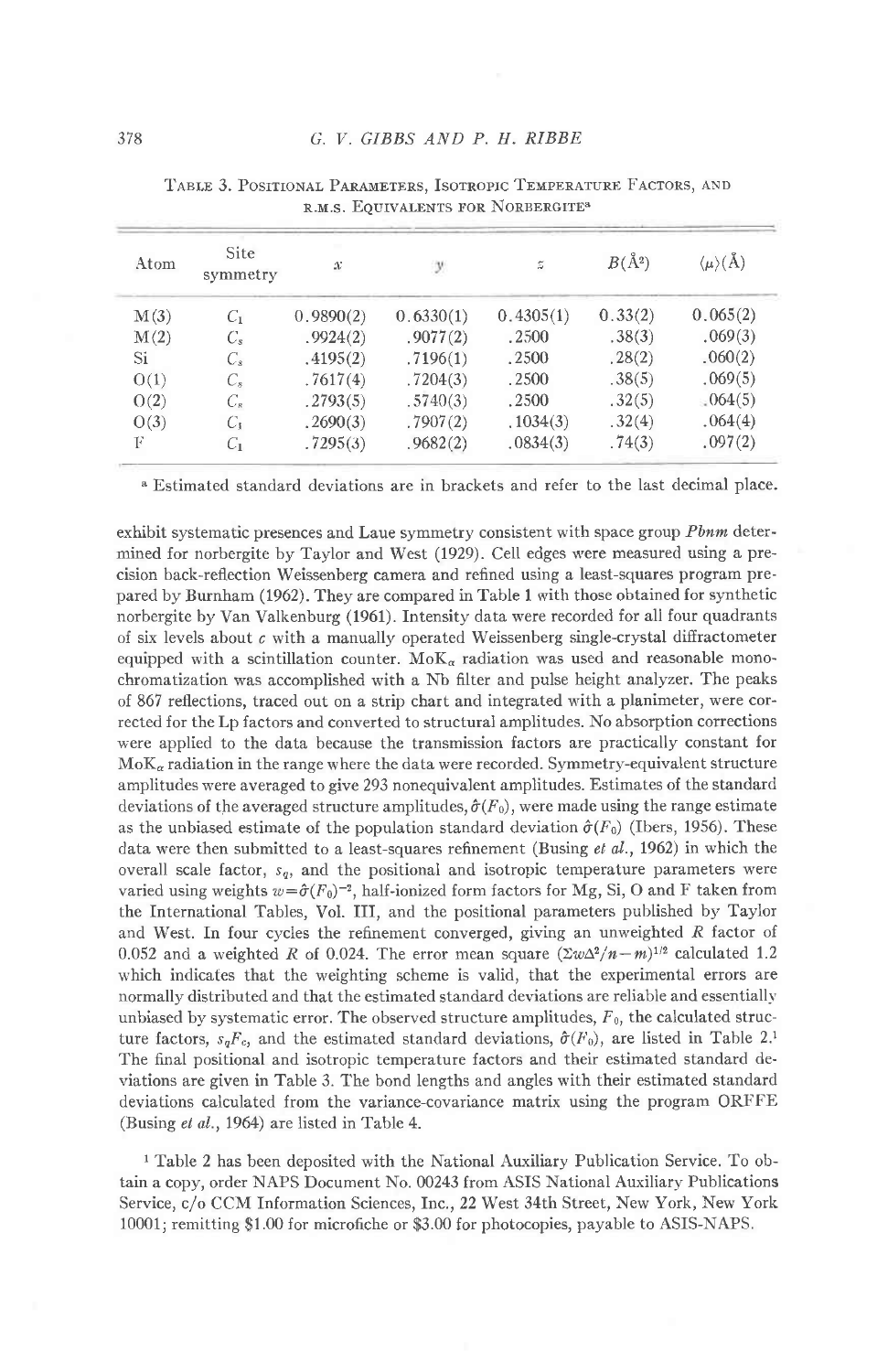|                          |                   | Si tetrahedron           |                       |                          | $M(2)$ octahedron |          |         |
|--------------------------|-------------------|--------------------------|-----------------------|--------------------------|-------------------|----------|---------|
| Bond lengths (Ångströms) |                   |                          |                       | Bond lengths (Ångströms) |                   |          |         |
| $Si-O(1)$                |                   | 1.612(2)                 |                       | $M(2)-O(1)$              |                   | 2.209(4) |         |
| $Si-O(2)$                |                   | 1.635(3)                 |                       | $M(2)-O(2)$              |                   | 2.018(3) |         |
| $Si-O(3)$                | $[2]$             | 1.638(2)                 |                       | $M(2)-O(3)$              | $[2]$             | 2.188(3) |         |
|                          |                   |                          |                       | $M(2)$ -F                | $\lceil 2 \rceil$ | 2.011(2) |         |
| mean                     |                   | 1.631(1)                 |                       |                          |                   |          |         |
|                          |                   |                          |                       | mean                     |                   | 2.104(1) |         |
| $O(1) - O(2)$            |                   | 2.725(3)                 |                       | $O(1) - O(3)^{b}$        | $\lceil 2 \rceil$ | 2,806(3) |         |
| $O(1) - O(3)$            | $\lceil 2 \rceil$ | 2.748(3)                 |                       | $O(2)-O(3)$              | $[2]$             | 3.188(3) |         |
| $O(2)-O(3)^a$            | $\lceil 2 \rceil$ | 2.570(3)                 |                       | $O(3)-O(3)^{a}$          |                   | 2.565(5) |         |
| $O(3)-O(3)^a$            |                   | 2.565(5)                 |                       | F-F                      |                   | 2.915(5) |         |
|                          |                   |                          |                       | $F-O(1)$                 | 2                 | 2,936(4) |         |
| mean                     |                   | 2.654(1)                 |                       | $F-O(2)$                 | $[2]$             | 2.943(3) |         |
|                          |                   |                          |                       | $F-O(3)$                 | [2]               | 3.132(3) |         |
|                          |                   |                          |                       | mean                     |                   | 2.958(1) |         |
| Bond angles (degrees)    |                   | Strainb                  | Bond angles) degrees) |                          |                   | Strainb  |         |
| $O(1)$ -Si- $O(2)$       |                   | 114.1(1)                 | $+4.6$                | $O(1)$ -M(2)-O(3)[2]     |                   | 79.3(1)  | $-10.7$ |
| $O(1)$ -Si- $O(3)$ [2]   |                   | 115.4(1)                 | $+4.9$                | $O(2)$ -M(2)-O(3)[2]     |                   | 98.5(1)  | $+8.5$  |
| $O(2)$ -Si- $O(3)$ [2]   |                   | 103.5(1)                 | $-6.0$                | $O(3)$ - $M(2)$ - $O(3)$ |                   | 71.8(1)  | $-18.2$ |
| $O(3)$ -Si- $O(3)$       |                   | 103.1(1)                 | $-6.4$                | $F-M(2)-F$               |                   | 92, 9(1) | $+2.9$  |
|                          |                   |                          |                       | $F-M(2)-O(1)$            | $[2]$             | 88,0(1)  | $+2.0$  |
| mean                     |                   | 109.0(1)                 |                       | $F-M(2)-O(2)$            | $[2]$             | 93.8(1)  | $+3.8$  |
|                          |                   |                          |                       | $F-M(2)-O(3)$            | $\lceil 2 \rceil$ | 96.4(1)  | $+ 6.4$ |
|                          |                   |                          |                       | mean                     |                   | 88.7(1)  |         |
|                          |                   |                          |                       | $M(3)$ octahedron        |                   |          |         |
|                          |                   | Bond lengths (Ångströms) |                       |                          |                   |          |         |
|                          |                   | $M(3)-O(1)$              |                       | 2.108(2)                 |                   |          |         |
|                          |                   | $M(3)-O(2)$              |                       | 2.175(2)                 |                   |          |         |
|                          |                   | $M(3)-O(3)$              |                       | 2.109(2)                 |                   |          |         |
|                          |                   | $M(3)-O(3)1$             |                       | 1.994(3)                 |                   |          |         |
|                          |                   | $M(3)$ -F1               |                       | 2.038(3)                 |                   |          |         |
|                          |                   | $M(3)$ -F                |                       | 1.986(2)                 |                   |          |         |
|                          |                   | niean                    |                       | 2.068(1)                 |                   |          |         |
|                          |                   | $O(1)-O(2)$ <sup>c</sup> |                       | 2.865(3)                 |                   |          |         |
|                          |                   | $O(1)-O(3)$ <sup>c</sup> |                       | 2.806(3)                 |                   |          |         |

TABLE 4. BOND LENGTHS AND BOND ANGLES FOR NORBERGITE<sup>3</sup>

(Table 4 continued on following page)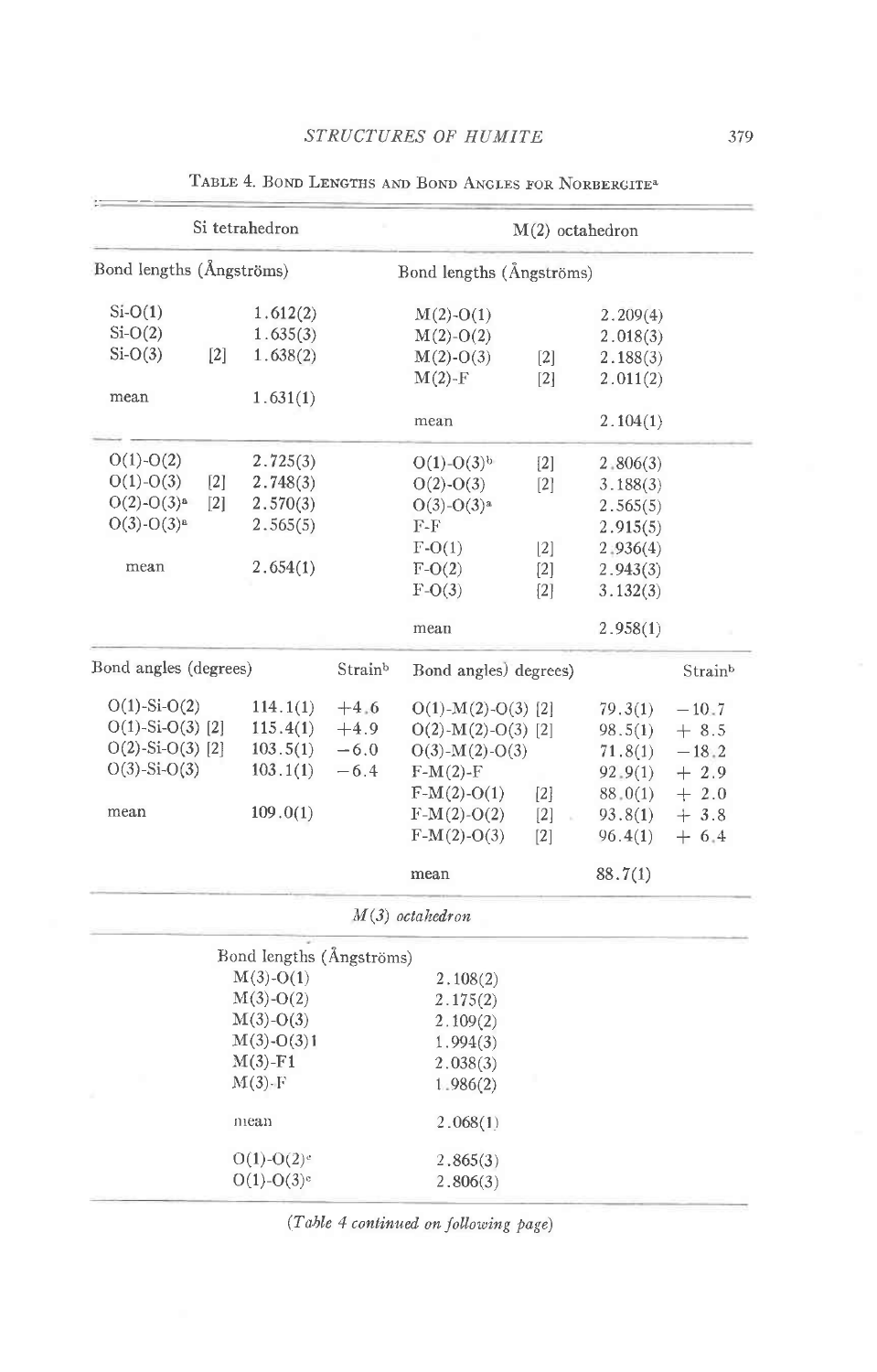| $O(1) - O(3)1$               | 3.093(3) |         |
|------------------------------|----------|---------|
| $O(2)$ - $O(3)$ <sup>d</sup> | 2.570(3) |         |
| $O(3)-O(3)1$                 | 3.085(3) |         |
| $F-F1d$                      | 2.689(4) |         |
| $F-O(1)$                     | 2.974(3) |         |
| $F-O(2)$                     | 3.008(3) |         |
| $F1-O(2)$                    | 2.957(2) |         |
| $F1-O(3)$                    | 3.126(3) |         |
| $F-O(3)1$                    | 2.967(3) |         |
| $F1-O(3)1$                   | 2.839(3) |         |
| mean                         | 2,915(1) |         |
| Bond angles (degrees)        |          | Strainb |
| $O(1)$ - $M(3)$ - $O(2)$     | 84.0(1)  | $-6.0$  |
| $O(1)$ -M(3)- $O(3)$         | 83.4(1)  | $-6.6$  |
| $O(1)$ -M(3)- $O(3)1$        | 97.9(1)  | $+7.9$  |
| $O(1)$ - $M(3)$ -F           | 93.1(1)  | $+3.1$  |
| $O(2)$ -M(3)-O(3)            | 73.7(1)  | $-16.3$ |
| $O(2)$ -M(3)-F               | 92.5(1)  | $+2.5$  |
| $O(2)$ -M(3)-F1              | 89.1(1)  | $-0.9$  |
| $O(3)$ - $M(3)$ - $O(3)1$    | 97.5(1)  | $+7.5$  |
| $F-M(3)-F1$                  | 83.9(1)  | $-6.1$  |
| $F-M(3)-O(3)1$               | 96.4(1)  | $+6.4$  |
| $F1-M(3)-O(3)$               | 97.8(1)  | $+7.8$  |
| $F1-M(3)-O(3)1$              | 89.5(1)  | $-0.5$  |
| mean                         | 89.9(1)  |         |
|                              |          |         |

TABLE 4-(continued)

n Estimated standard deviations are in brackets and refer to the last decimal place. Numbers in square brackets are multiplicities.

b Strain equals the observed angle minus the angle calculated for an ideal hexagonal close-packed structure (cf. Table 5).

o Edge shared by two octahedra.

d Edge shared by octahedron and tetrahedron.

An attempt was made to extend the calculation to include a refinement of the anisotropic temperature factors using the results of the isotropic refinement as starting parameters. In two cycles,  $\beta_{11}$  of the O(3) atom calculated nonpositive definite at  $-0.020$  and the unweighted R increased to 0.085. Two additional cycles resulted in the  $\beta_{11}$ 's of O(2) and O(1) calculating nonpositive definite at 0.004 and 0.002, respectively, whereas  $\beta_{11}$  of O(3) remained essentially unchanged at  $-0.021$  and R increased further to 0.105. Examination of the correlation matrix calculated at the end of the fourth cycle revealed a moderate interdependence  $-0.37$  between  $\beta_{11}$  and  $\beta_{33}$  of the O(3) atom; however, it is unlikely that the divergence of the refinement is a manifestation of this interdependence, because more than 85 percent of the variation in  $\beta_{11}$  cannot be cxplained in terms of a linear dependence on  $\beta_{33}$  and must be due to other factors. It may be that a second order tensor inadequately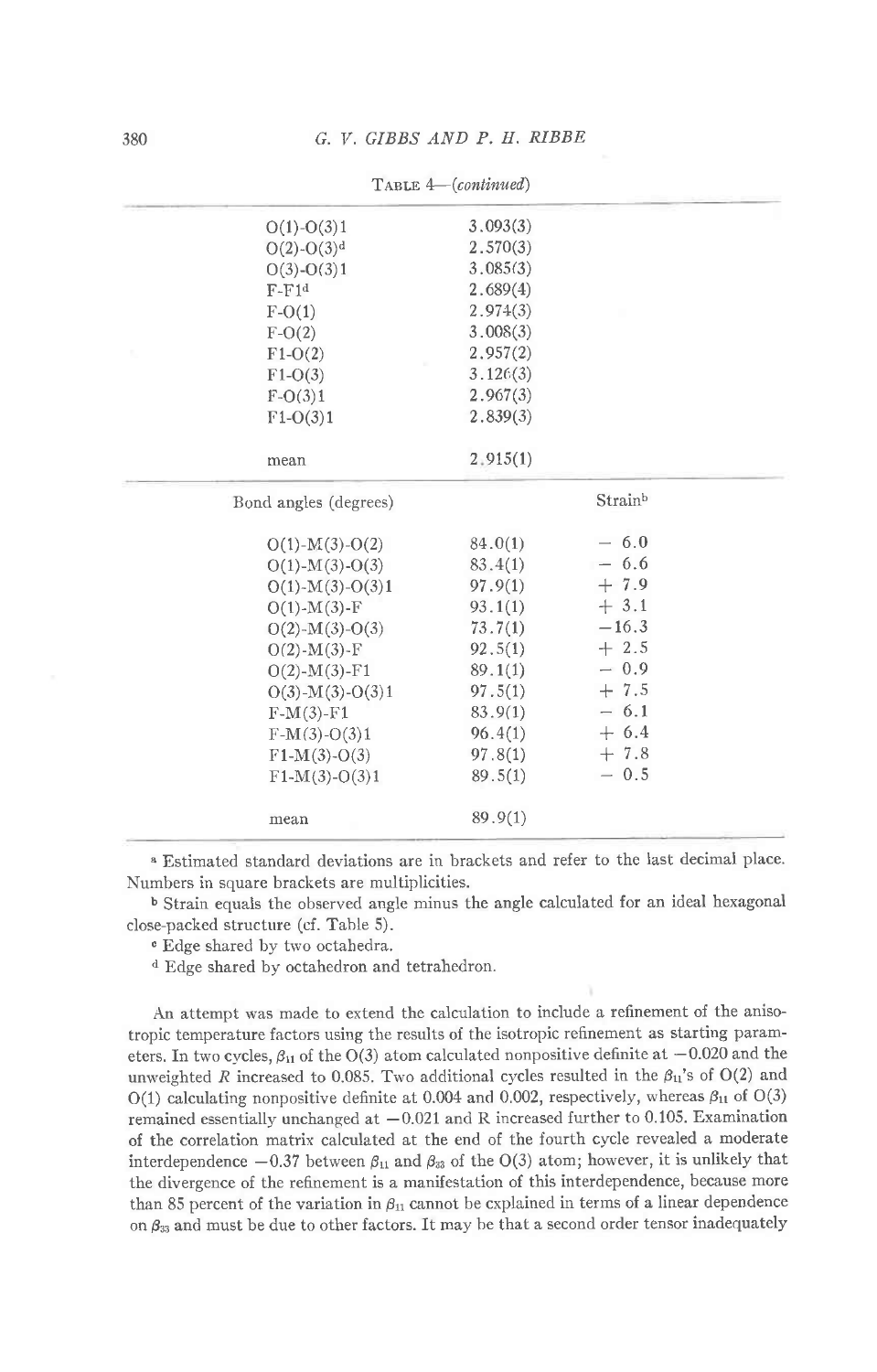describes the thermal vibration of O(3) and that a fourth order tensor is necessary (cf. Waser, 1955). Dr. P. B. Moore (priv. commun.) has suggested that "One of the causes of divergence resulting from anisotropic refinement may be the close parameter correlations inherent in close-packed systems."

### **D**rscussion

The structure of norbergite,  $Mg_3SiO_4F_2$ , is based on a slightly distorted hexagonal close-packed array of anions with one-half the octahedral sites occupied by Mg and one-twelfth the tetrahedral sites occupied by Si. To maintain local charge balance, fluorine is ordered in the close-packed array and bonded to three Mg, whereas O is bonded to three Mg and one Si (as in forsterite-see Birle, Gibbs, Moore and Smith, 1968). Ribbe et al.



FIG. 1. The chains of edge-sharing Mg-octahedra in forsterite and norbergite, cross-linked by Si-tetrahedra. Unit cells are outlined. Compare with Figs. 1 and 3, Ribbe et al. (1968).

(1968) emphasized the structural similarity of norbergite and forsterite, pointing out that the replacement of four O by four F in the close-packed array of forsterite is balanced by the replacement of one tetrahedrally coordinated Si by a tetrahedral void, according to the general formula  $Mg_{2x}Si_{x-1}O_{4x-4}(F)_4$  where  $x=3$  for norbergite. This results in zigzag chains of edge-sharing Mg-octahedra alternating with chains of unoccupied octahedra running parallel to z and lying in the close-packed plane (100). Figure 1 compares the chains in forsterite and norbergite and shows the lateral Iinkages of the Mg-containing octahedra by Si-tetrahedra. Note that there are four octahedra in a period of the zigzag chain in forsterite, whereas there are six in norbergite. The Mg-octahedra in forsterite and norbergite only share edges; therefore, the Mg-octahedra in adjacent close-packed layers are related by  $b$  glides parallel to (100) at  $\pm$  1/4 along x.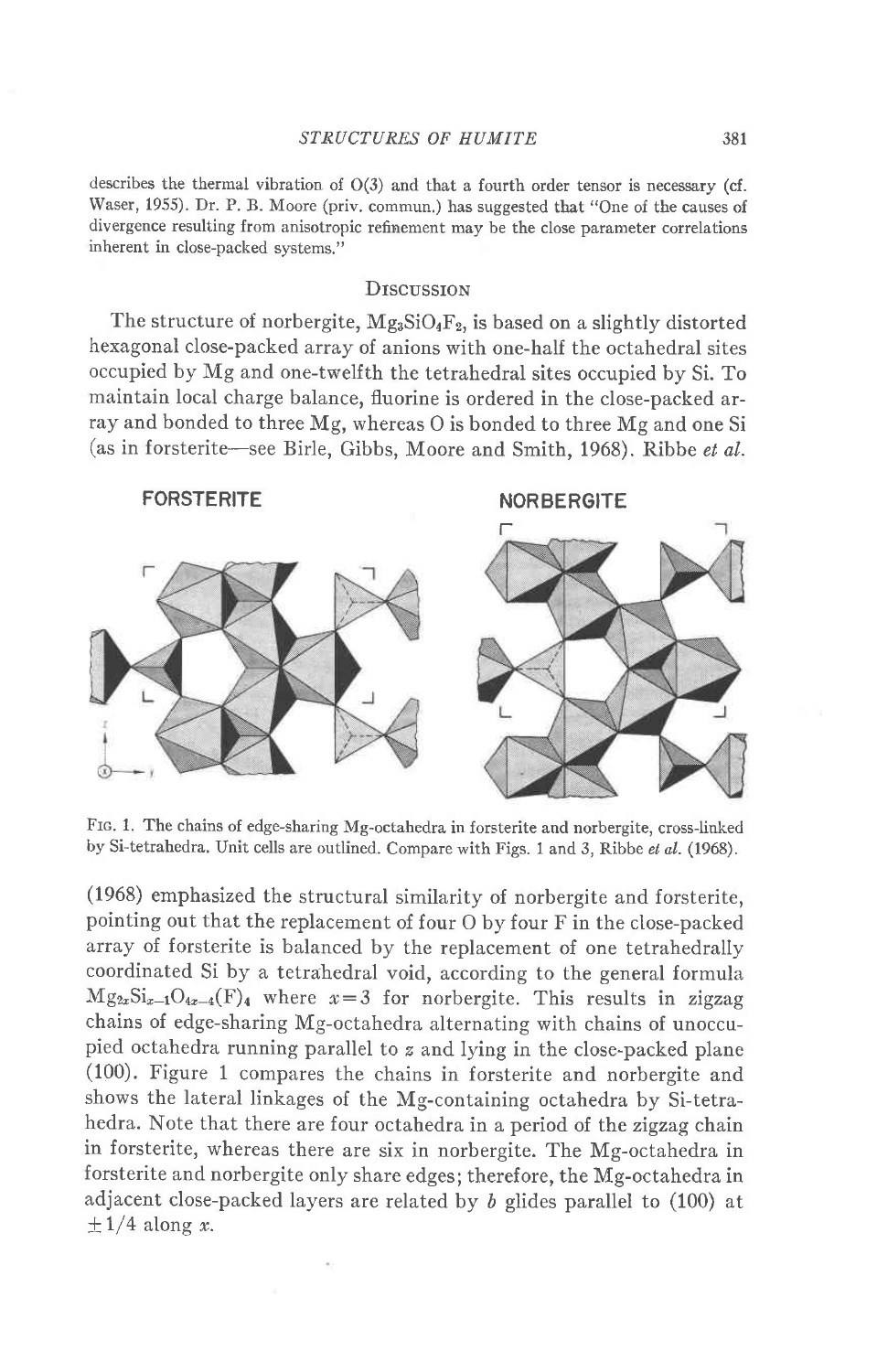

FIG. 2. The interatomic distances associated with the Si-tetrahedron. The heavy lines are edges shared with Mg-octahedra.

### **CATION COORDINATION**

*Tetrahedron*. The SiO<sub>4</sub> group is a slightly distorted tetrahedron with  $C_s$ symmetry (Fig. 2). The O-Si-O angles opposite the edges shared with Mgoctahedra average 103.3° while those opposite unshared edges average 115.0° (Table 4). The shared edges average 2.568 Å and are not significantly different; the unshared edges average 2.740 Å. The Si-O bond lengths opposite shared edges are significantly longer  $(1.635, 1.638 \text{ Å})$ 

INTERATOMIC DISTANCES (Å)



FIG. 3. Comparison of the important interatomic distances in forsterite (Fo, Birle et al., 1968) and norbergite (No, this paper) ordered on the basis of relative magnitudes. The values listed here replace the table in Gibbs and Ribbe (1968)

382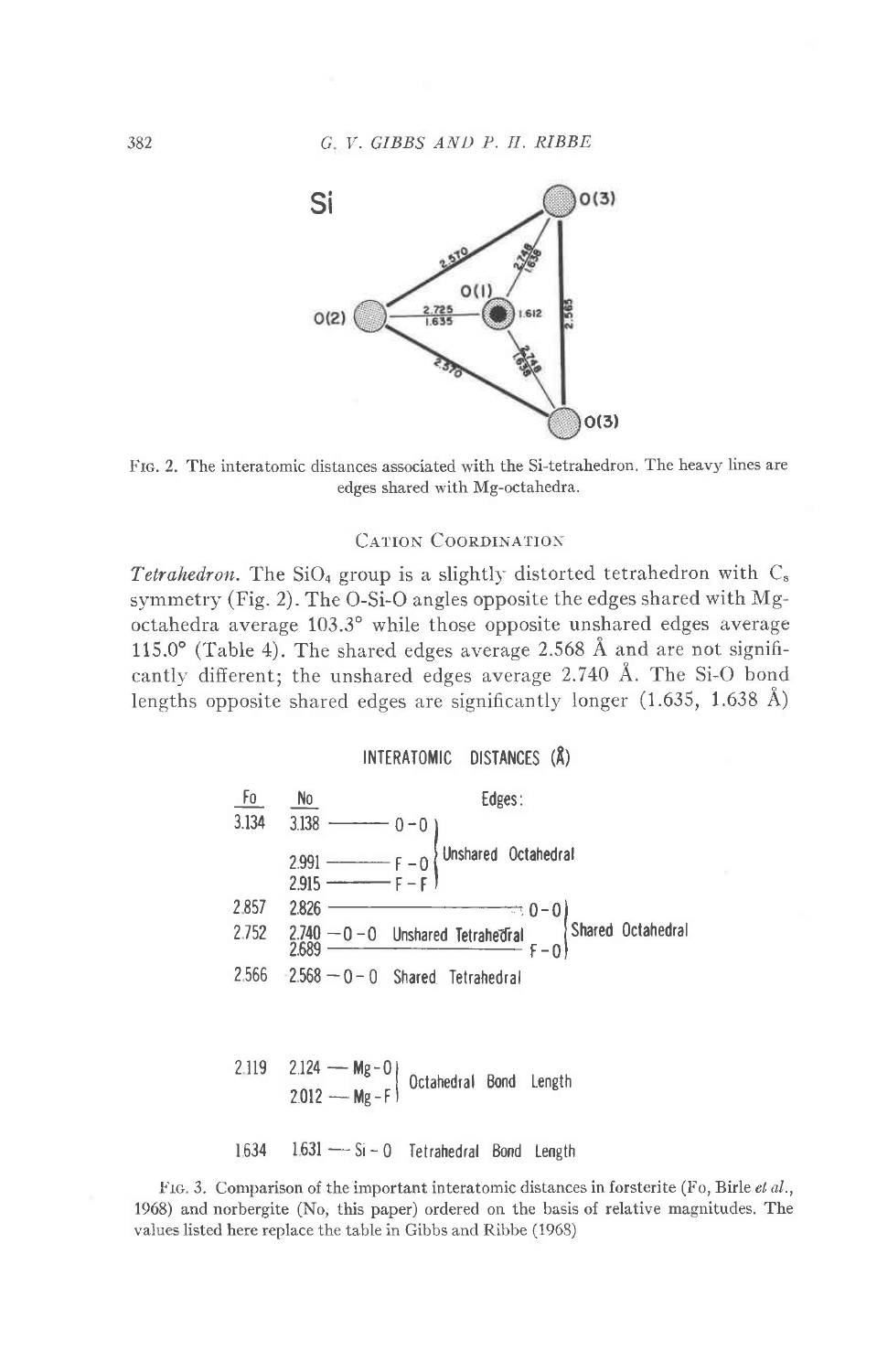than that  $(1.612 \text{ Å})$  opposite the unshared edges. The mean Si-O bond of 1.631 Å is shorter than the 1.64 Å predicted by Shannon and Prewitt (private communication) and the  $1.635 \text{ Å}$  bond length predicted by Gibbs and Brown (1968) for Si bonded to a four-coordinated oxygen. A comparison of the important polyhedral interatomic distances for forsterite and norbergite are given in Fig. 3.

 $M(2)$  octahedron. The Mg with site symmetry  $C_8$  is called  $M(2)$  by analogy with the  $M(2)$  site in forsterite (Birle *et al.*, 1968). This is  $Mg_B$  of Taylor and West (1929). The M(2) octahedra in forsterite and norbergite are similar in every respect, except that in norbergite there are two F and



FIG. 4. The interatomic distances associated with (a) the  $M(2)$  octahedron and (b) the  $M(3)$  octahedron. The dark circles are fluorine, the light, oxygen. Heavy lines represent shared edges. The arrows indicate directions of Mg-O,F bonds.

four O anions instead of six O. As in forsterite two edges of an octahedral face (heavy lines in Fig. 4a) are shared with Mg-octahedra and one with the Si-tetrahedron. In norbergite the Mg is displaced  $\sim 0.1$  Å from the geometric center of the octahedron away from this face toward the F anions, whereas in forsterite the displacement is less  $(\sim 0.06 \text{ Å})$  because the Mg is coordinated only by larger O anions. In spite of the fact that the mean  $Mg-O$  bond length in  $M(2)$  in norbergite is larger than the corresponding mean Mg-O bond length in forsterite, the M(2) octahedron is slightly smaller (Mg-O,F = 2.104 Å) than it is in forsterite (Mg-O = 2.135 A).

 $M(3)$  octahedron. The Mg with site symmetry C<sub>1</sub> (Mg<sub>A</sub> of Taylor and West) is called  $M(3)$  in norbergite because this octahedron has four shared edges and is not equivalent to the  $M(1)$  of forsterite which has six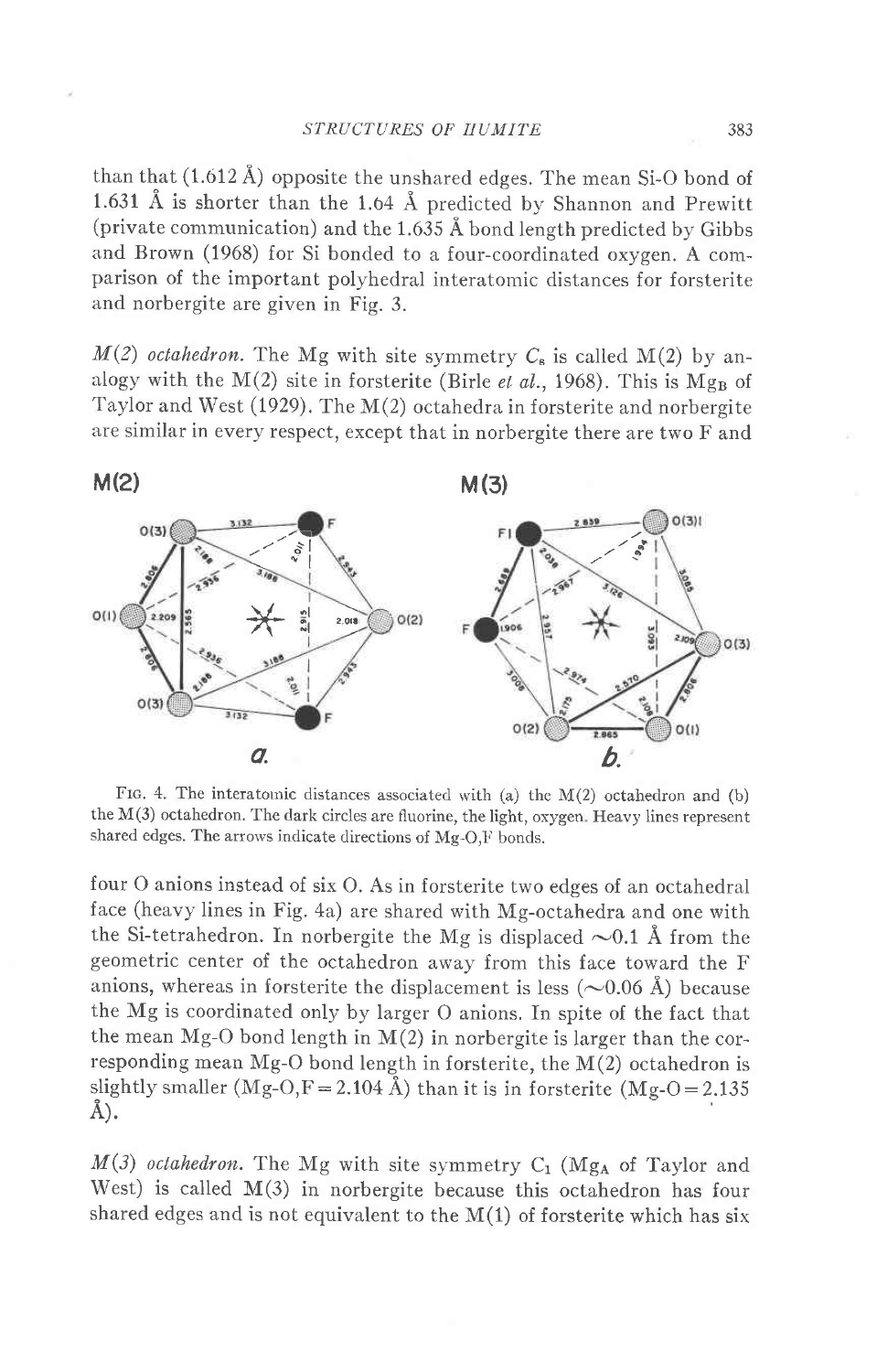

FIG. 5. The coordination, interatomic distances and angles for  $(a)$  fluorine,  $(b)$  oxygen  $O(1)$ , (c) oxygen  $O(2)$  and (d) oxygen  $O(3)$ . Dark circles are Mg, smaller black circles are Si. Subscript A indicates an apical atom, subscript B, a basal atom (see text). Angles and distances which could not be conveniently labelled are noted. Fig. 6a is a composite of  $b, c$  and  $d$ .

shared edges. However the M(1) type of octahedron does occur in chondrodite, humite and clinohumite, all of which contain  $M(2)$  and  $M(3)$ octahedra as well. The M(3) octahedron (Fig. 5b) shares an F-F edge and an O-O edge with other  $M(3)$  octahedra, one O-O edge with an  $M(2)$ octahedron, and one with the Si tetrahedron. The mean Mg-O,F bond length for the  $M(3)$  octahedron (2.055 Å) is smaller than  $M(2)$  in both norbergite and forsterite and is also smaller than  $M(1)$  in forsterite (2.103)  $\AA$ ) which has two more shared edges.<sup>1</sup> As expected this can be explained by the fact that four-coordinated  $O(r=1.38 \text{ Å})$  is larger than three-co-

<sup>1</sup> It is of interest that the isotropic temperature factors for Mg in the larger  $M(2)$  site in both forsterite and norbergite are slightly greater than those calculated for the smaller  $M(1)$  and  $M(3)$  sites.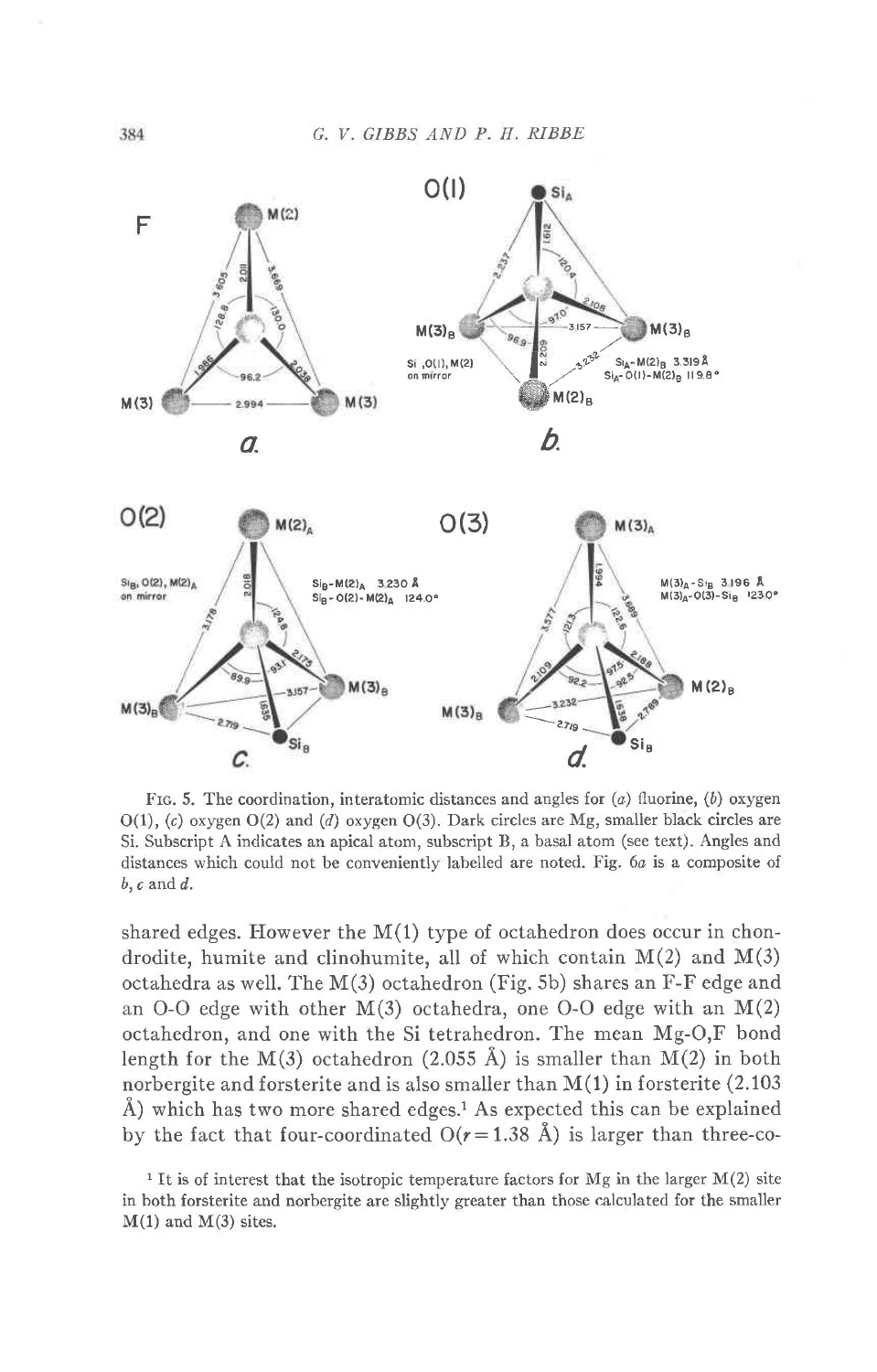ordinated  $F(r=1.30 \text{ Å})$  (radii from Shannon and Prewitt, pers. commun.). The differences between the unshared octahedral O-O and F-F distances and the Mg-O and Mg-F bond lengths (Fig. 3) indicate that the O radius in norbergite is in effect 0.11 A larger than the F radius. This is consistent with the observation of Ribbe et al. (1968) that the normalized volume V' of forsterite is  $\sim$  2.1 Å<sup>3</sup> larger than that of norbergite. A similar study of bond lengths involving two-coordinated F and three-coordinated O in topaz (Ribbe and Gibbs, in preparation) show O to be  $\sim$ 0.12 Å larger in radius than F.

## ANION COORDINATION

Fluorine. Fluorine is nearly coplanar with the three Mg cations to which it is bonded (Fig. 5a). In an ideal close-packed structure the  $M(2)$ -F- $M(3)$  and the  $M(3)$ -F-M(3) angles are 131.8° and 90°, respectively. In norbergite the  $M(2)$ -F- $M(3)$  angles are 2-3<sup>o</sup> less than the ideal value; however, the  $M(3)$ -F- $M(3)$  angle is 6° wider than the ideal, because the M(3) cations are repelled across an edge shared between their respective octahedra.

The isotropic temperature factor for the three-coordinated F  $(B=$  $0.74 \text{ Å}^2$ ) is about twice as large as those calculated for the four-coordinated oxygens (Table 3). Although the difference in cation coordination accounts for part of the difference in temperature factor, the fact that the hcp array of anions is predominantly O (O:F=2:1) and that F is  $\sim 0.11$ A smaller than O accounts for the remainder of the difference.

Oxygen. Each oxygen in norbergite is coordinated by one Si, one  $M(2)$ and two  $M(3)$  cations (Fig. 5b, c, d). The angles that the metal cations subtend at each oxygen are remarkably similar although the "tetrahedral" distribution of Mg and Si around O(1) differs from that around  $O(2)$  or  $O(3)$ . In each of these tetrahedral arrays of cations around O, there is one unique cation which subtends angles of  $120-125^{\circ}$  at O with the three remaining cations. For convenience, this cation is called the apical cation (subscript A) and is oriented uppermost in Figure 5b, c, d. The remaining cations are called basal cations (subscript B) because they occur at the base of the tetrahedral array. The angle that these basal cations subtend at O is between  $90-97^\circ$ . The angles at O are listed in Table 5 together with the angles calculated for an ideal hcp array and the bondangle strain (observed minus ideal).

The cation coordination of  $O(1)$  is different from  $O(2)$  and  $O(3)$  in that Si is at the apex and makes an angle of  $\sim 120^{\circ}$  to the M(2) and M(3) cations at the oxygen. When Si is one of the basal cations, the angles to basal M cations at  $O(2)$  and  $O(3)$  range between  $90^{\circ}$  and  $93^{\circ}$  (ideally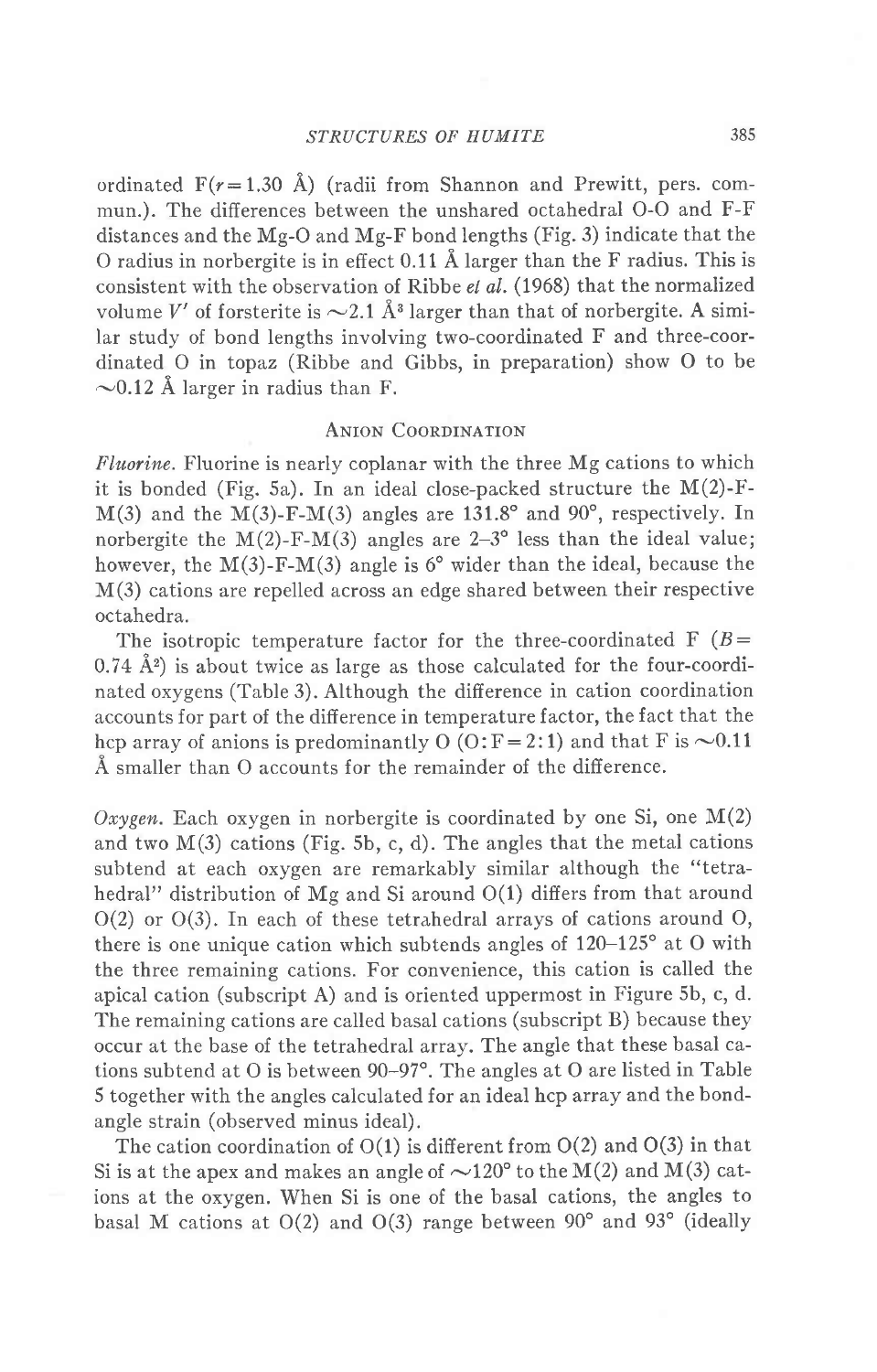|                               |                          | Observed | Ideal | Strain          |
|-------------------------------|--------------------------|----------|-------|-----------------|
|                               | $Si_A-O(1)-M(2)_B$       | 119.8    | 125.3 | $-5.5$          |
|                               | $Si_A$ $M(3)_B$          | 120.4    | 125.3 | $-4.9$          |
|                               | $M(2)_B$ $M(3)_B$        | 96.9     | 90.0  | $+6.9b$         |
|                               | $M(3)_B$ $M(3)_B$        | 97.0     | 90.0  | $+7.0b$         |
|                               |                          |          |       |                 |
| mean                          |                          | 108.6    | 107.6 |                 |
| $M(2)_{A} - O(2) - Si_{B}$    |                          | 124.0    | 125.3 | $-1.3$          |
|                               | $M(2)_{A}$ $M(3)_{B}$    | 124.8    | 131.8 | $-7.0$          |
| $M(3)_B$                      | M(3) <sub>B</sub>        | 93.1     | 90.0  | $+3.1b$         |
| M(3) <sub>B</sub>             | $\mathrm{Si}_\mathrm{B}$ | 89.9     | 79.5  | $+10.4^{\rm a}$ |
|                               |                          |          |       |                 |
| mean                          |                          | 107.8    | 106.3 |                 |
| $M(3)A$ -O(3)-Si <sub>B</sub> |                          | 123.0    | 125.3 | $-2.3$          |
|                               | $M(3)_{A}$ $M(2)_{B}$    | 122.6    | 131.8 | $-9.2$          |
| $M(3)_{A}$                    | M(3) <sub>B</sub>        | 121.3    | 131.8 | $-10.5$         |
| M(3) <sub>B</sub>             | M(2) <sub>B</sub>        | 97.5     | 90.0  | $+7.5^{\rm b}$  |
| M(3) <sub>B</sub>             | $\mathrm{Si}_\mathrm{B}$ | 92.2     | 79.5  | $+12.7^{\circ}$ |
| $M(2)_B$                      | $\mathrm{Si}_\mathrm{B}$ | 92.5     | 79.5  | $+13.0^{\rm a}$ |
|                               |                          |          |       |                 |
| mean                          |                          | 107.4    | 106.3 |                 |

TABLE 5. OBSERVED CATION-OXYGEN-CATION ANGLES FOR NORBERGITE COMPARED WITH THE ANGLES CALCULATED FOR AN IDEAL HEXAGONAL CLOSE-PACKED STRUCTURE. BOND-ANGLE STRAIN EQUALS OBSERVED MINUS IDEAL

<sup>a</sup> Cations situated across an edge shared by an octahedron and a tetrahedron.

<sup>b</sup> Cations situated across an edge shared by two octahedra.

79.5°). Bond-angle strains at both the oxygens and the cations are labeled in Figure 6 which is a composite of Figures 5b, c, d. From Figure 6 it can be shown that all bond-angle strains in norbergite can be explained by cation-cation repulsion across shared polyhedral edges.  $O(1)-O(2)$ and  $O(1)-O(3)$  are edges shared between Mg-octahedra;  $O(2)-O(3)$  and  $O(3)-O(3)$  are edges shared between a Mg-octahedron and a Si-tetrahedron (bold lines in Figs. 6b and 6c). Figs. 6b and 6c show, as expected from electrostatic considerations, that the bond-angle strains at the basal cations are negative and those at the anions are positive. When Mg<sub>B</sub>octahedra share edges (Fig. 6b), the strains at both Mg<sub>B</sub> cations are very similar; but when a  $Mg_B$ -octahedron shares an edge with a  $Si_B$ -tetrahedron (Fig. 6c), the strains at  $Mg_B$  are 2-3 times greater. The strains at the highly charged  $Si_B$ , however, are considerably less than those at  $Mg_B$ . The relationships depicted in Fig. 6 are plotted in Fig. 7a. They show that the bond-angle strains at Mg<sub>B</sub> vary regularly with the strains at O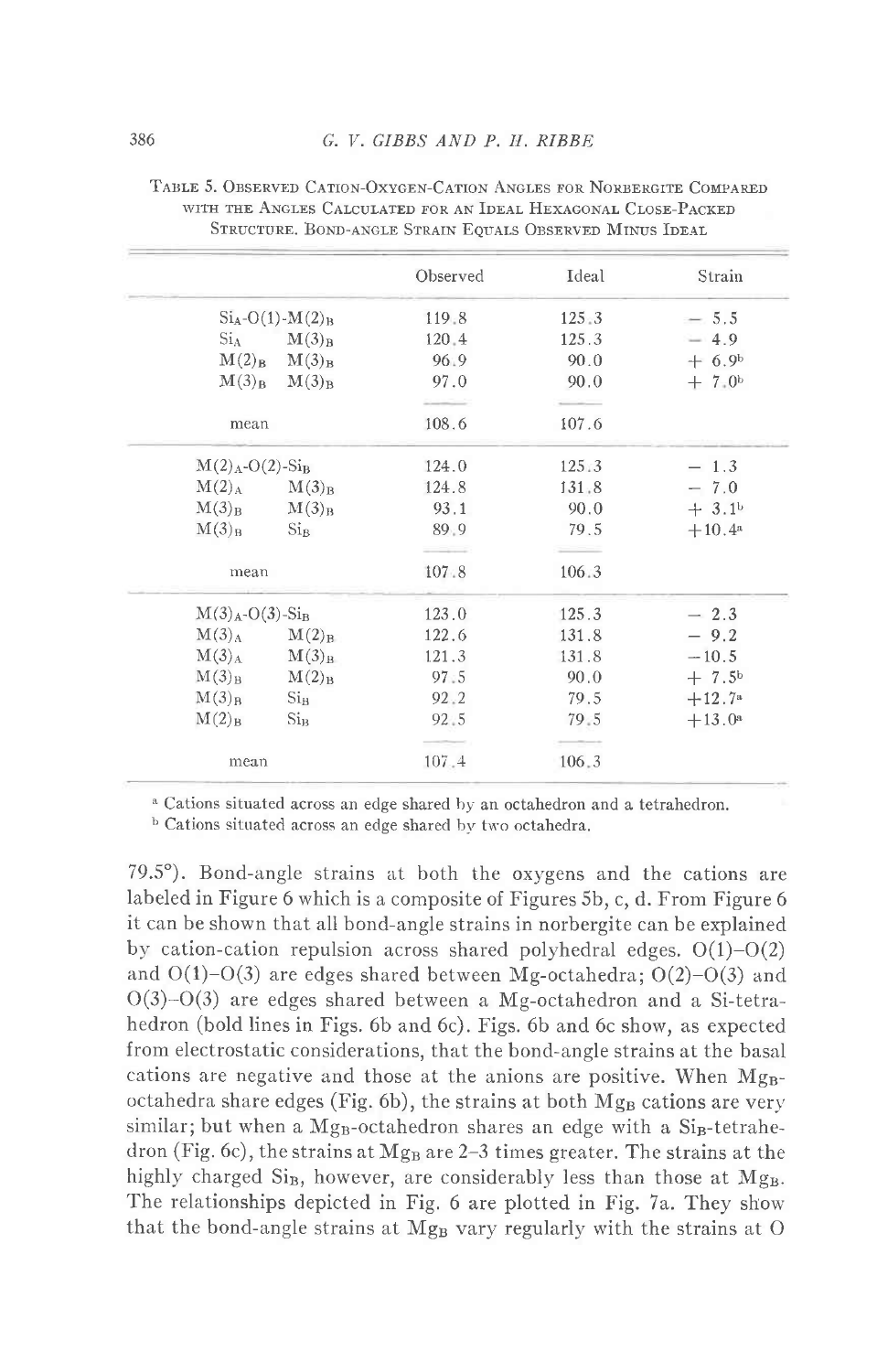

Fig. 6. (a) A composite of Figs. 5b,  $\epsilon$  and  $d$  showing apical bond-angle strains. (b and c) Drawings of the faces of the distorted cube made up of oxygens and basal cations in Fig. 6o. The heavy lines denote shared edges; their magnitudes (in Â) are given. The values (in degrees) given at the vertices are basal bond-angle strains.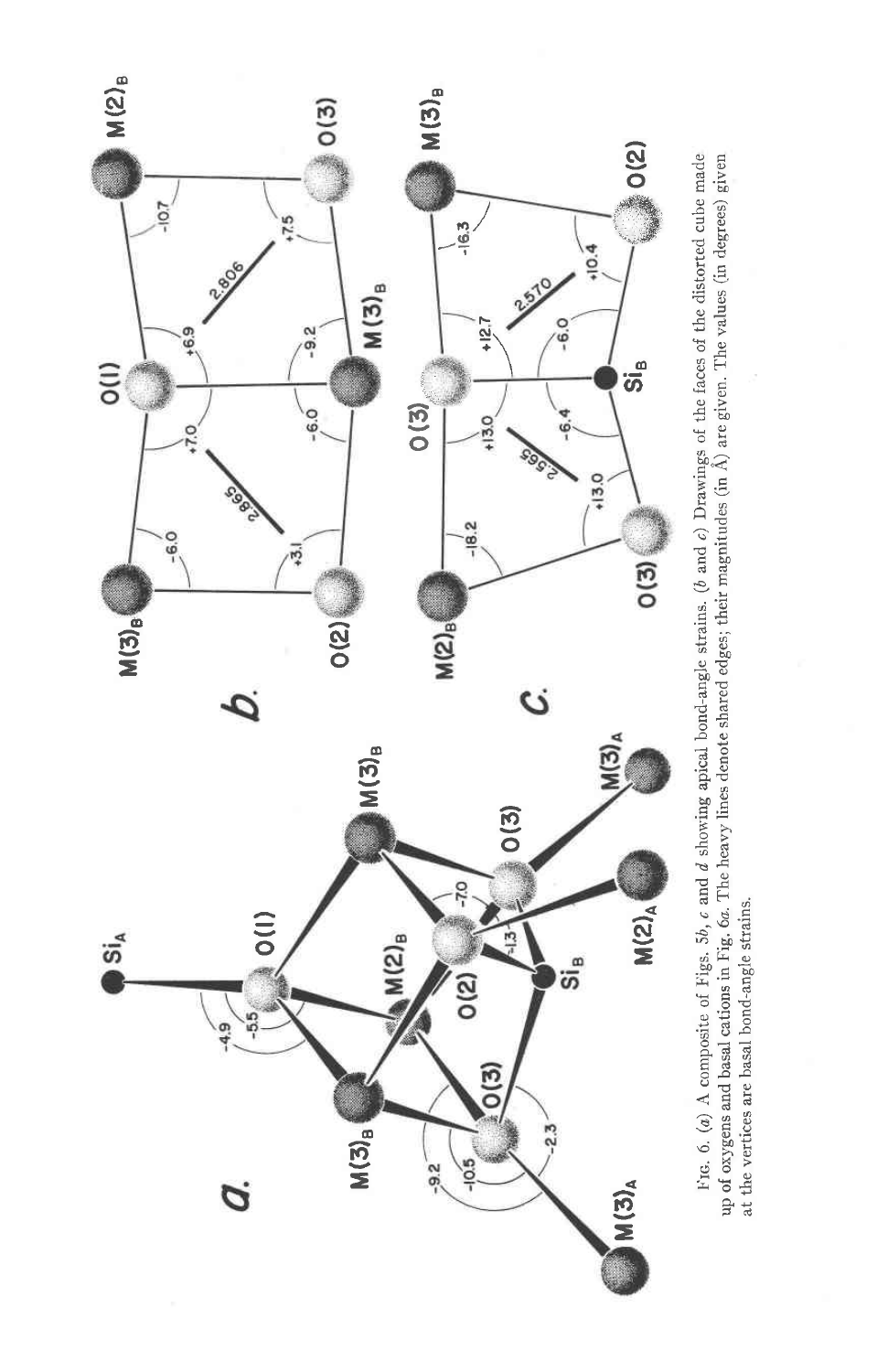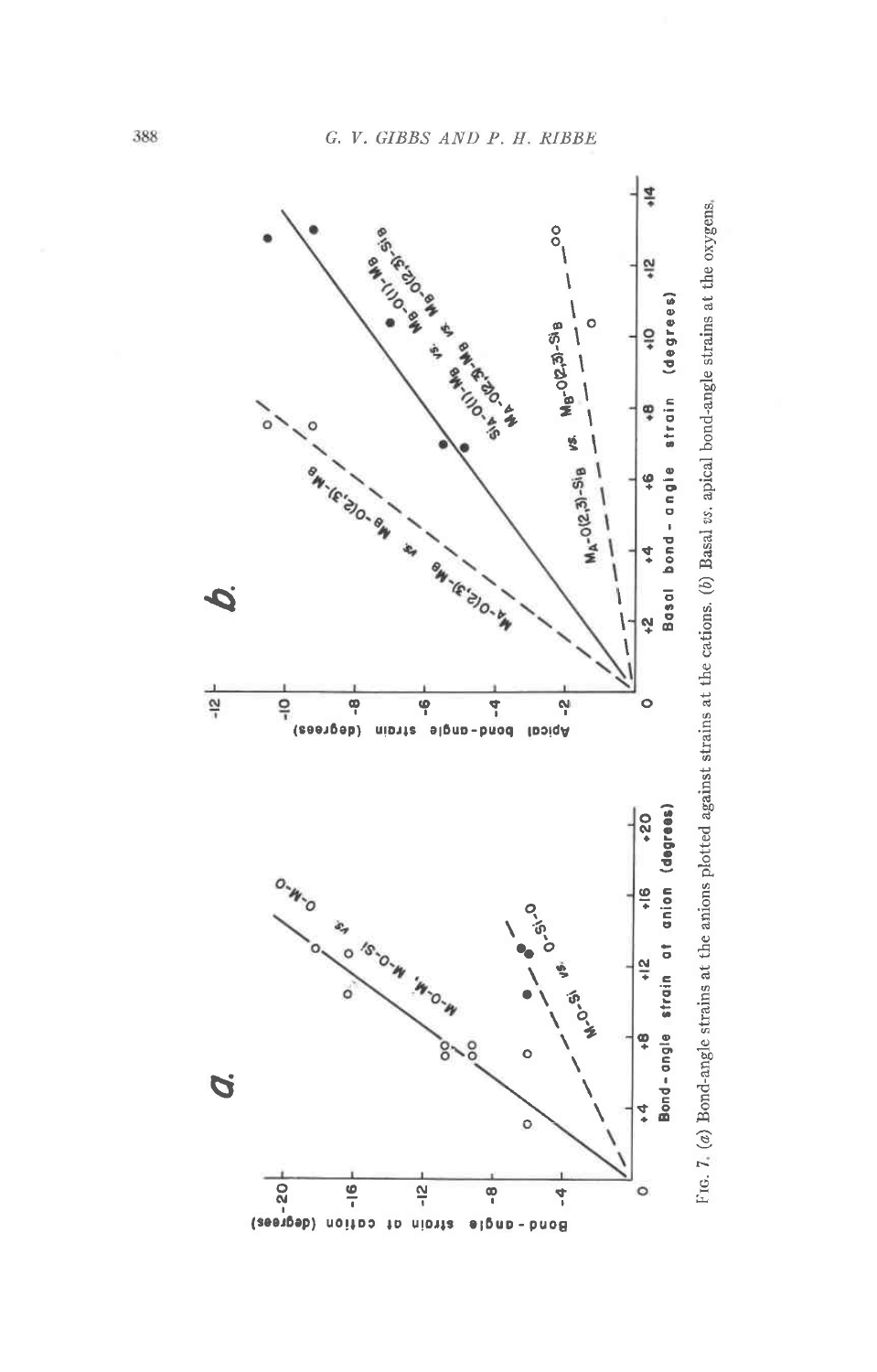and that the strains at  $Si<sub>B</sub>$  are about one-third as great as those as  $Mg<sub>B</sub>$ .

Also of interest are the relationships between the basal and the apical bond-angle strains at  $O(1)$ ,  $O(2)$  and  $O(3)$  (see Fig. 7b). The strains at  $O(2)$  and  $O(3)$  where Si is a basal cation (cf. Figs. 5c, d) are dominated by Si-Mg repulsion across the shared edges; this produces large positive strains in the basal angles  $M_B-O(2, 3)$ -Si<sub>B</sub> but only slight negative strains in the apical angles  $M_A-O(2, 3)$ -Si<sub>B</sub> (lower curve, Fig. 7b). The Si-Mg repulsion also induces positive strains in the  $M_B-O(2, 3)$ - $M_B$  angles and compensating negative strains in the  $M_B-O(2, 3)$ - $M_B$  angles. The tetrahedral array of cations around  $O(1)$  is unique. Here Si is the apical cation and three M cations are at the base. A second Si ion lies directly below the basal  $M_B$  cations of the array (Fig. 6a) which repels these three  $M_B$  cations equally toward  $Si<sub>A</sub>$ . Consequently basal bond angle strains of  $+6.9$ and 7.0<sup>o</sup> result which are compensated by strains in the apical angles of  $-4.9$  and  $-5.5^\circ$ . It should also be pointed out that M cations lie directly opposite the bases of the tetrahedral arrays around  $O(2)$  and  $O(3)$ . However, because the bond angle strains  $M_A-O(2,3)$ -Si<sub>B</sub> are small (-1.3 to  $-2.3^{\circ}$ ) it appears that the repulsive forces between these M cations and those at the bases of the tetrahedral arrays are second order in magnitude.

In conclusion it is apparent that the distortions from an ideal hexagonal close-packed model {or norbergite can be explained qualitatively in terms of cation-cation repulsion across shared polyhedral edges. Further studies of this phenomenon are being undertaken on the other humite minerals and on the olivine minerals in which the effects of cations substituting for Mg will be examined and related to the Si-O bond.

#### **ACKNOWLEDGEMENTS**

We are grateful to Mr. K. Robinson of V.P.L for measuring refractive indices and density. Prof. P. T. Chang, now at Grambling College, collected the intensity data. This work was supported by National Science Foundation Grant No. GA-1133. Profs. F. D. Bloss and P. B. Moore criticized the manuscript.

#### REFERENCES

BIRLE, J. D., G. V. GIBBS, P. B. MOORE, AND J. V. SMITH (1968) Crystal structures of natural olivines. Amer. Mineral., 53, 807-824.

BRAGG, W. L., AND G. B. BROWN (1926) Die Struktur des Olivins. Z. Kristallogr., 63, 538.

-, AND J. WEST (1927) The structure of certain silicates. Proc. Roy. Soc. (London), 114, 450-473.

-, AND G. F. CLARINGBULL (1965) Crystal Structures of Minerals. Cornell Univ. Press. fthaca, N. Y., p. 175.

BURNHAM, C. W. (1962) Lattice constant refinement. Carnegie Inst. Wash. Year Bk. 61, 132-t35.

BUSING, W. R., K. O. MARTIN, AND H. A. LEVY (1962) ORFLS, a Fortran crystallographic